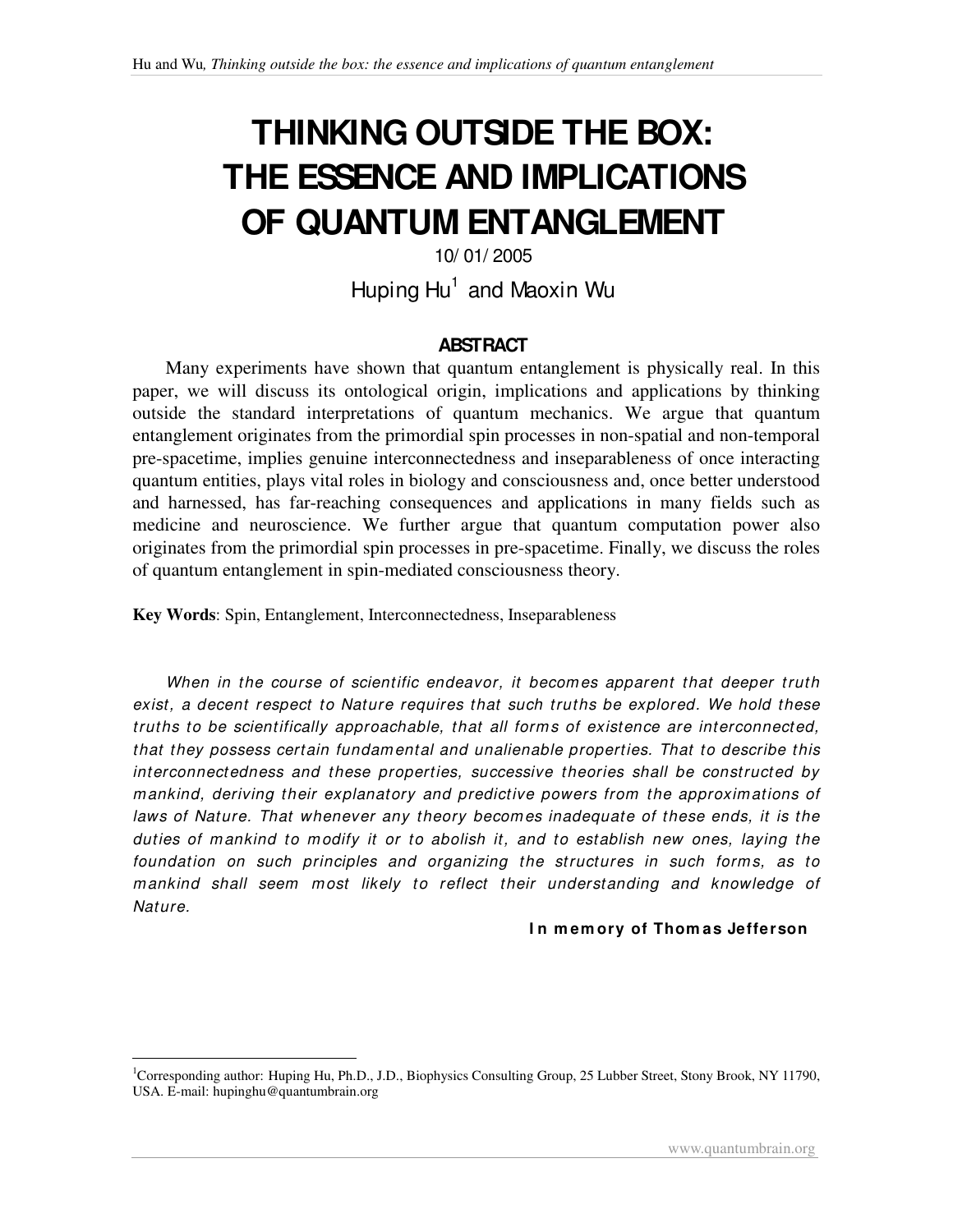## **1. Introduction**

Quantum entanglement is ubiquitous, appears everywhere in the microscopic world (See, e.g., Durt, 2004; Brooks, 2005) and under some circumstances manifests itself macroscopically (Arnesen, *et al*, 2001; Ghost *et al*, 2003 & Julsgaard *et al*, 2001). Indeed, it is currently the most intensely studied subject in physics. Further, speculations abound as to its nature and implications (See, e.g., Clarke, 2004, Josephson, 1991 & Radin, 2004). There are many general and technical papers written on the subject. So cutting to the chase, we shall immediately outline our propositions on the subject and then discuss each in some detail with references to existing literature whenever possible. Readers are advised that our propositions are outside the mainstream physics and other authors may hold similar views on some of the points we shall make in this paper. We will also discuss the roles of quantum entanglement in spin-mediated consciousness theory (Hu & Wu, 2002, 2003, 2004a-d).

The following are our propositions about the ontological origin, implications and applications of quantum entanglement:

- 1) It originates from the primordial spin processes in non-spatial and non-temporal pre-spacetime. It is the quantum "glue" holding once interacting quantum entities together in pre-spacetime, implies genuine interconnectedness and inseparableness of the said quantum entities and can be directly sensed and utilized by the entangled quantum entities.
- 2) It can influence chemical/biochemical reactions, other physical processes and micro- and macroscopic properties of all forms of matters, thus, playing vital roles in many biological processes and consciousness. It is the genuine cause of many anomalous effects (if they do exist) in parapsychology, alternative medicine and other fields as some authors have already suspected in some cases.
- 3) It can be harnessed, tamed and developed into revolutionary technologies to serve the mankind in many areas such as health, medicine and even recreation besides the already emerging fields of quantum computation.

## **2. The Origin and Nature of Quantum Entanglement**

Popular opinion has it that Erwin Shrödinger coined the word "entanglement" and first used it in 1935 in his article published in the Proceedings of Cambridge Philosophical Society (Shrödinger, 1935). Mathematically, Shrödinger showed that entanglement arises from the interactions of two particles through the evolution of Shrödinger equation and called this phenomenon the characteristic trait of quantum theory (*id.*). Einstein called quantum entanglement "spooky action at a distance" in the famous EPR debate (See, e.g., Einstein *et al*, 1935).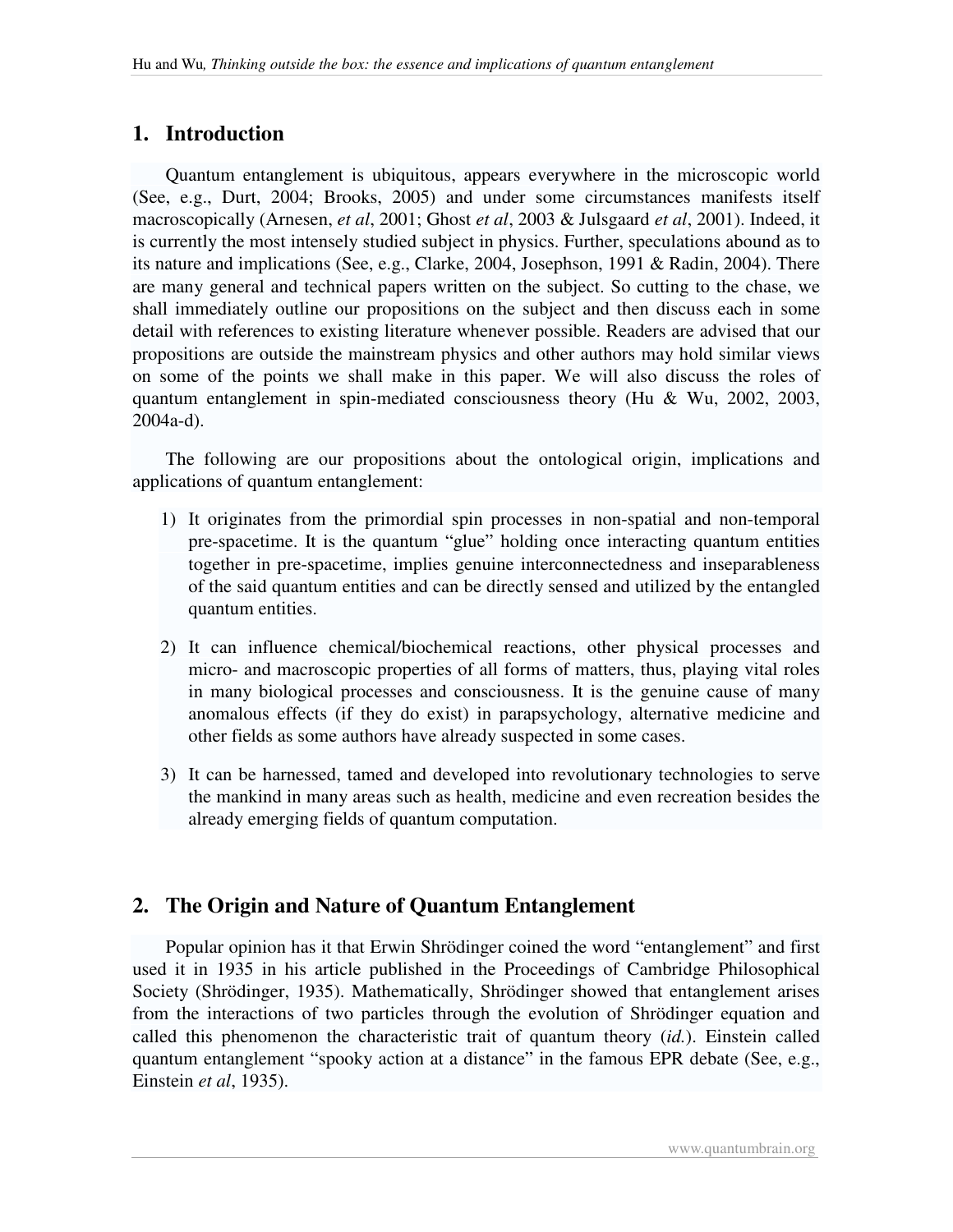Ontologically, we argue that quantum entanglement arises from the primordial self-referential spin processes which are the driving force behind quantum effects, spacetime dynamics and consciousness as we have argued previously (Hu & Wu, 2003; 2004a). Pictorially, two interacting quantum entities such as two electrons get entangled with each other through the said spin processes by exchanging one or more entangling photons with entangling occurring in pre-spacetime. Such ontological interpretation is supported by existing literature as discussed below.

First, Hestenes showed that in the geometric picture for the Dirac electron the zitterbewegung associated with the spin is responsible for all known quantum effects of said electron and the imagery number  $\vec{i}$  in the Dirac equation is said to be due to electronic spin (See, e.g., Hestines, 1983).

Second, in Bohmian mechanics the "quantum potential" is responsible for quantum effects (Bohm and Hiley, 1993). Salesi and Recami (1998) have recently shown that the said potential is a pure consequence of " internal motion" associated with spin evidencing that the quantum behavior is a direct consequence of the fundamental existence of spin. Esposito (1999) has expanded this result by showing that " internal motion" is due to the spin of the particle, whatever its value. Bogan (2002) has further expanded these results by deriving a spin-dependent gauge transformation between the Hamilton-Jacobi equation of classical mechanics and the time-dependent Shrödinger equation of quantum mechanics which is a function of the quantum potential of Bohmian mechanics.

Third, spin is a unique quantum concept often being said to have no classical counterpart (See Tomonaga, 1997) and associated with the " internal motion" of a point particle. Unlike mass and charge that enter a dynamic equation as arbitrary parameters, spin reveals itself through the structure of the relativistic quantum equation for fermions that combines quantum mechanics with special relativity (Dirac, 1928). Indeed, many models of elementary particles and even space-time itself are built with spinors (Budinich, 2001; Penrose, 1960  $\&$  1967). Pauli (1927) and Dirac (1928) were the first to use spinors to describe the electron. Also, Kiehn (1999) showed that the absolute square of the wave function could be interpreted as vorticity distribution of a viscous compressible fluid that also indicates that spin is the process driving quantum mechanics.

Therefore, in view of the foregoing it could be said that the driving force behind the evolution of Shrödinger equation is quantum spin and, since quantum entanglement arises from the evolution of Shrödinger equation the said spin is the genuine cause of quantum entanglement.

What do we mean by pre-spacetime? Pre-spacetime in this article means a non-spatial and non-temporal domain but it is not associated with an extra-dimension in the usual sense since there is no distance or time in such domain (See, *e.g.*, Hu & Wu, 2002). We have argued before that in a dualistic approach mind resides in this domain and unpaired nuclear and/or electronic spins are its pixels in the reductionist perspective (*id.*). So pre-spacetime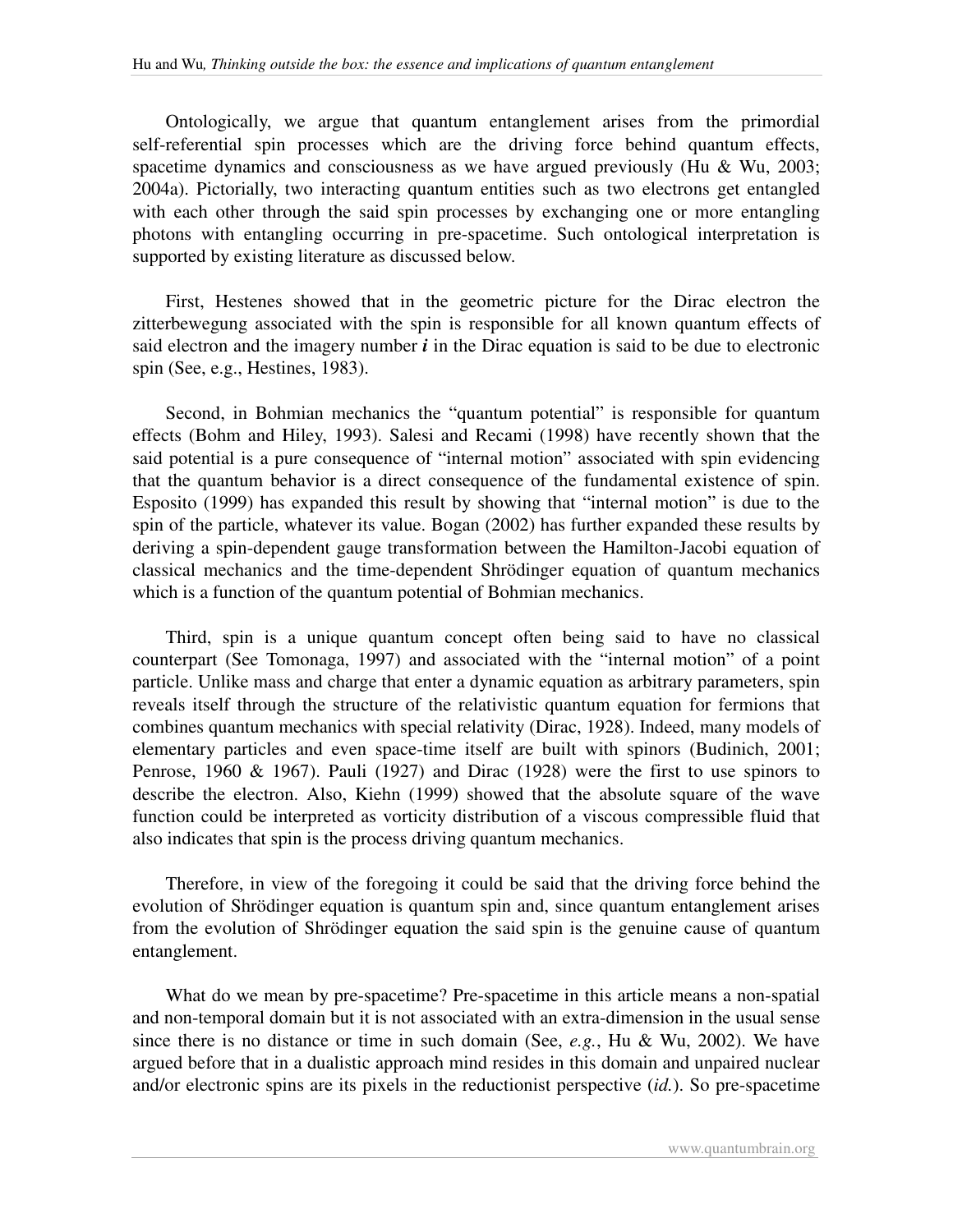is a holistic domain located outside spacetime but connected through quantum thread/channel to everywhere in spacetime enabling quantum entanglement or Einstein's "spooky action at a distance." It has similarity to Bohm's concept of implicate order (Bohm & Hiley, 1993). Aerts (2004), Clarke (2004) and others have also expressed the non-space view of quantum nonlocality.

Such a non-spatial and non-temporal pre-spacetime is a "world" beyond Einstein's relativistic world but does not contradict with the latter since the latter deals with classical physical events occurring within spacetime. In contrast, quantum entanglement occurs within non-spatial and non-temporal domain. Therefore, instantaneous signaling through quantum entanglement in pre-spacetime is possible if the entangled quantum entities can directly sense and/or utilize the entanglement.

So what is then the essence of quantum entanglement? We propose that quantum entanglement is not merely the correlations of certain observable physical parameters in the process of measurement but genuine interconnectedness and inseparableness of once interacting quantum entities. It is the quantum "glue" holding once interacting quantum entities together in pre-spacetime and can be directly sensed and utilized by the entangled quantum entities as further discussed below. It can be diluted through entanglement with the environment, *i.e.*, decoherence.

### **3. Implications of Quantum Entanglement**

It is often said that instantaneous signaling through quantum entanglement is impossible because of Eberhard's theorem that basically says that since local measurements always produce random results no information can be sent through quantum entanglement alone (Eberhard, 1978). However, there are at least two ways to circumvent this impossibility. The first is to assume that the statistical distribution can be modified and utilized to transmit information. Quite a few authors have expressed this view (Josephson, 1991; Stapp, 1982 & Walker, 1974) especially when discussing the roles of consciousness in parapsychology such as telepathy. The second is to assume that each quantum entity can directly sense and utilize quantum entanglement as already mentioned before. This latter view is the view we subscribe to and it is permissible in the Bohmian picture (Bohm & Hiley, 1993).

The implication of the second view is far-reaching. It means that quantum entanglement can influence chemical and biochemical reactions and other physical processes. Thus, it plays vital roles in many biological processes and consciousness and is the genuine cause of many anomalous effects, if they do exist, in parapsychology, alternative medicine and other fields as some authors have already suspected in some case. It can affect the micro- and macroscopic properties of all forms of matters such solid and liquid.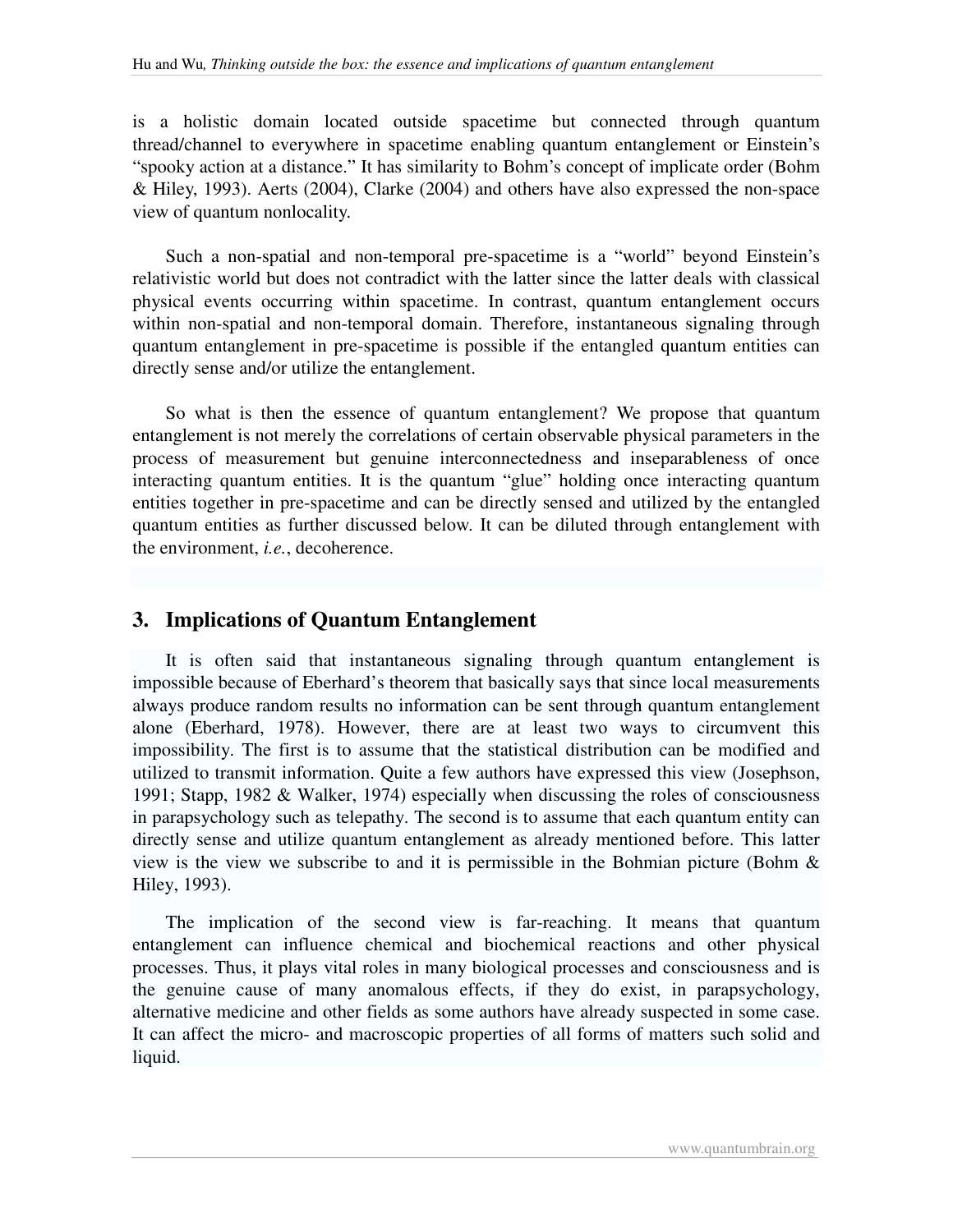For example, the results reported by Rey (2003) that heavy water and highly diluted solutions of sodium chloride and lithium chloride behaved differently in the thermoluminescence tests can be explained as the consequence of water molecules forming different hydrogen bonds due to the entanglement of water molecule with sodium chloride or lithium chloride ions being diluted out of existence and its subsequent effect on hydrogen bond formation during freezing. Indeed, in light of the recent results on observable macroscopic entanglement effects (Arnesen, *et al*, 2001; Ghost *et al*, 2003), the explanation offered herein is most likely true.

For a second example, the so called " memory of water" effect (Davenas, *et al*, 1988), which is largely discredited by the mainstream scientists because of non-reproducibility, can be explained as the result of entanglement of the substances being diluted with water and then the subsequent entanglement of water with the quantum entities in the biochemical processes responsible for producing certain visible or detectable result. Of course, quantum entanglement cannot directly serve as a reagent in a chemical reaction nor can it be recorded or transferred through any classical means such as a digital device within a computer or the telephone wire. So any claim of recordable or telephone -wire-transferable " chemical signal" cannot be attributed to quantum entanglement.

Similarly, the therapeutic effect of a homeopathic remedy, if it truly exists beyond and above the placebo effect, can be explained as the entanglement of the substances being diluted out of existence through vigorous shaking/stirring with the diluting solvent and then the subsequent entanglement of the solvent with the quantum entities involved in the diseased biological and/or physiological processes and the effect of such entanglement on the latter processes. Indeed, there are reports in the existing literature exploring the use of generalized entanglement to explain the therapeutic ingredient in a homeopathic remedy (See, e.g., Milgrom, 2002; Wallach, 2000 & Weingärtner, 2003).

Further, many other unconventional healing effects reported in alternative medicine such as Qi Gong and other types of bioenergy healing, if they are genuine, can be explained as the results of quantum entanglement between the quantum entities involved in the diseased processes and the quantum entities in the healing sources, such as a healthy biological entity, and the effect of the former on the latter processes.

For yet another example, all the results from Princeton Engineering Anomalies Research program over the last 26 years (Jahn & Dunne, 2005) can also be straightforwardly explained as the entanglement of the quantum entities controlled by human mind with the quantum entities responsible for the physical processes capable of producing modified random results. By the same token, many if not all anomalous effects reported in parapsychology such as telepathy and those results reported by Grinberg-Zylberbaum (1987) and the repeaters (For a summary, see, Wackermann, 2005) can be simply explained as the results of quantum entanglement between the quantum entities capable of invoking action potentials in one person and those in a second person and the effect of one on the other through quantum entanglement. Grinberg-Zylberbaum himself speculated that his results had something to do with quantum entanglement (1994).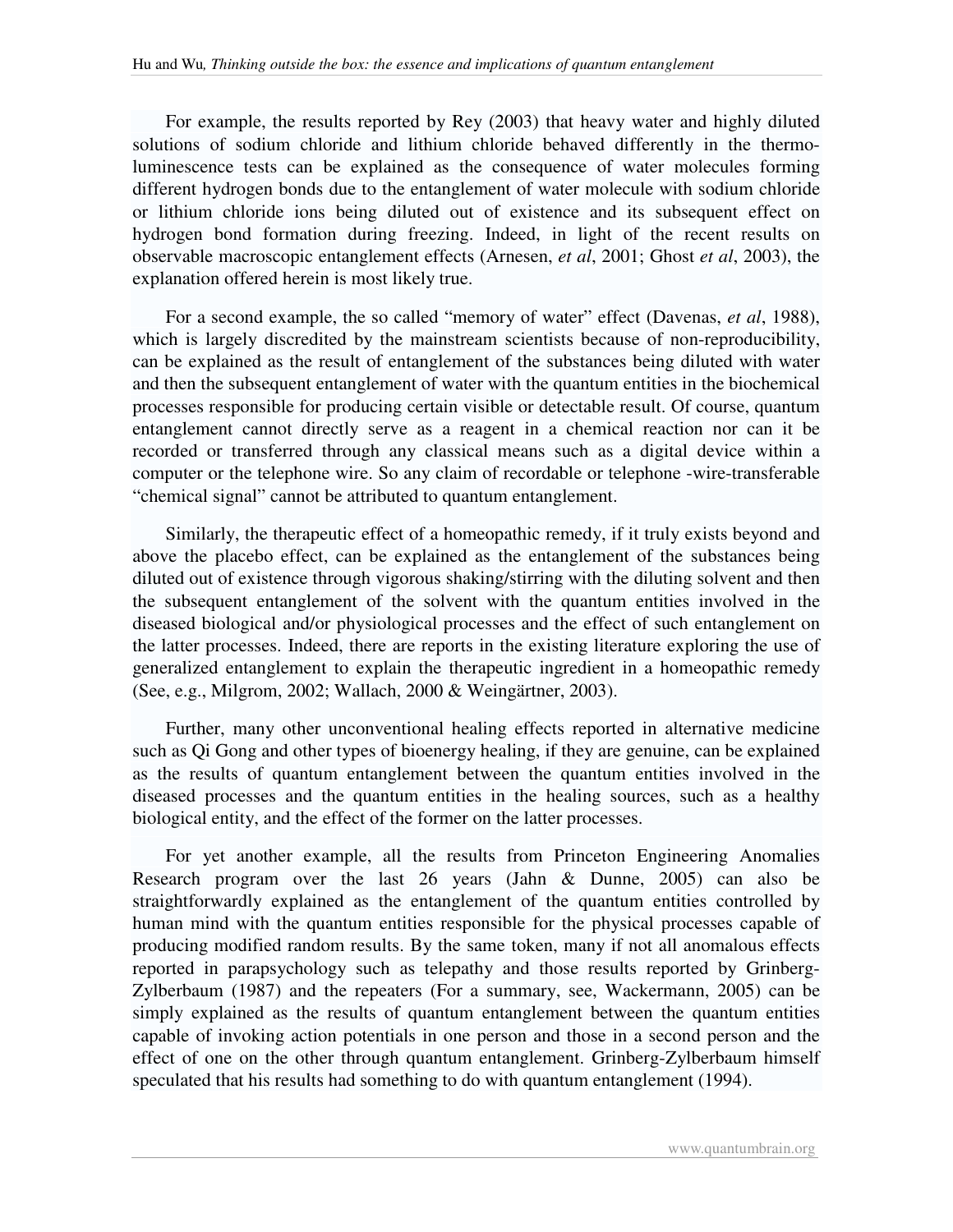### **4. The Ontological Origin of Quantum Computation Power**

It is said that the computational speed-up of a quantum computer is due to quantum entanglement (See, *e.g.*, Steane, 2000). However, the ontological origin of its power over classical computation is very much in dispute due to different interpretations of quantum mechanics (*id.*).

For example, some argue that, in terms of the amount of information manipulated in a given time, quantum superposition/entanglement permits quantum computers to ''perform many computations simultaneously'' which invoke the concept of vast numbers of parallel universes (See, *e.g.*, Deutsch & Hayden, 2000; Deutsch, 2002). Others argue that quantum entanglement makes available types of computation process, which, while not exponentially larger than classical ones, are unavailable to classical systems (See, *e.g.*, Steane, 2000). Thus, according to Steane (2000), the essence of quantum computation is that it uses entanglement to generate and manipulate a physical representation of the correlations between logical entities, without the need to completely represent the logical entities themselves (*id.*).

Do we have anything to add in light of our view expressed in this paper? The answer is "Yes." We argue that the types of computation process made available by quantum entanglement are the ones driven by the primordial spin processes in the non-spatial and non-temporal pre-sapcetime. Or, if you like, the power of quantum computation over classical computation originates from Bohm's implicate order driven by the primordial spin processes.

## **5. Applications of Quantum Entanglement**

Recently, quantum computations have been achieved in the laboratory but they are implemented in controlled environment to prevent decoherence through entanglement of the system of interests with its surrounding environment. Indeed, it is also often said that the reason why we don't experience quantum entanglement in the macroscopic world is because of rapid decoherence within the macroscopic system. However, this view may rapidly change (See, *e.g.*, Brooks, 2005). We are convinced that quantum entanglement can be harnessed, tamed and developed into revolutionary technologies to serve the mankind in many areas such as health, medicine and even recreation besides the emerging fields of quantum computation and communications.

For example, once harnessed, quantum entanglement technologies can be used to deliver the therapeutic effects of many drugs to a target biological system such as a human body without ever physically administrating the said drugs to the said system. Such technology would dramatically reduce waste and increase productivity because the same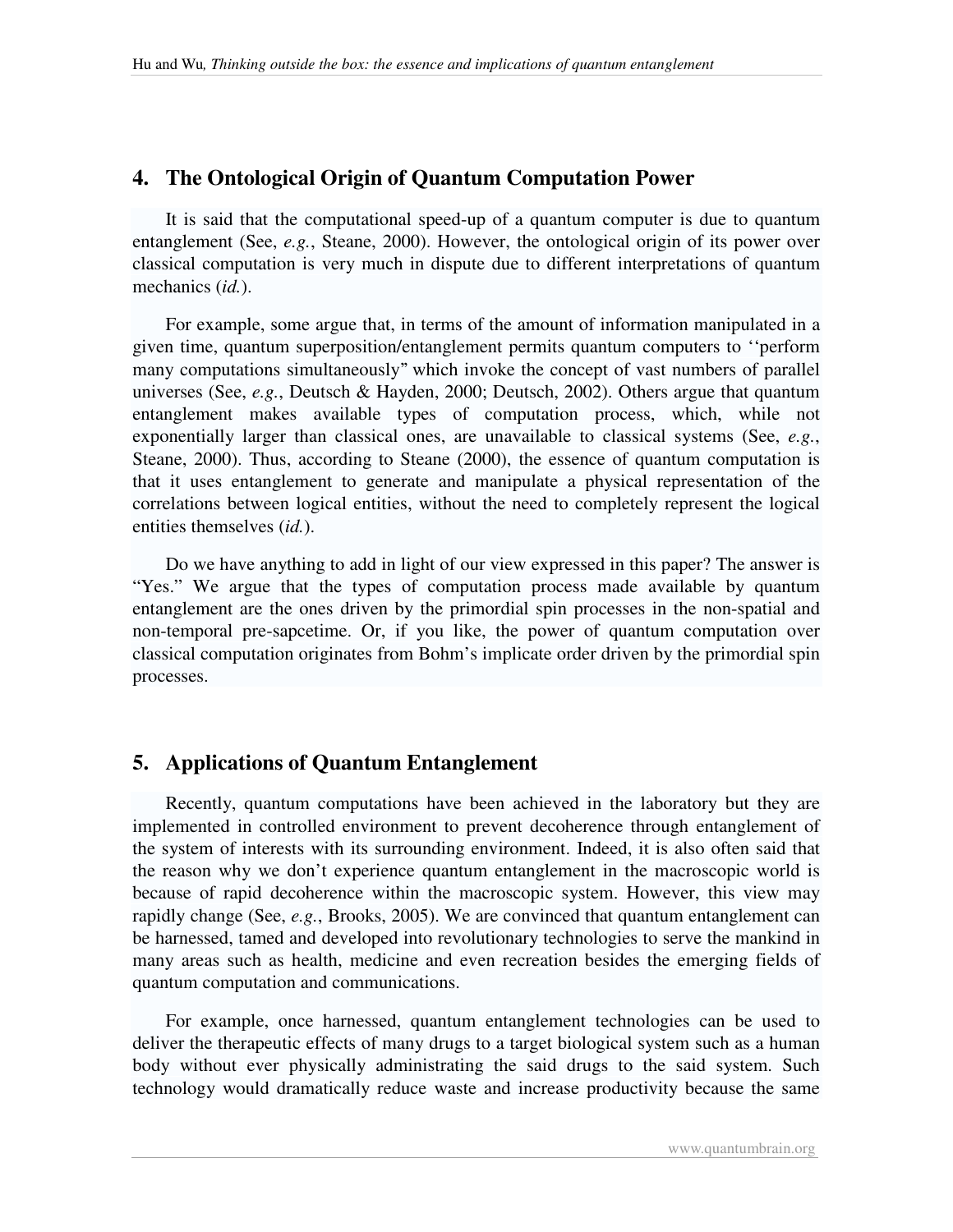drugs can be repeatedly used to deliver their therapeutic effects to the mass. By the same token, many substances of nutritional and even recreational values can be repeatedly administrated to the human body through the said technologies. For a second example, the harnessed quantum entanglement technologies can also be used to entangle two or more human minds for legitimate purposes. Further, the said technologies can be used for instantaneous communications with humans sent to the outer space.

Are we delusional? We think not. We predict that the wonders of quantum entanglement technologies will be soon widely utilize to serve the mankind and a new paradigm of science will be born in the near future.

#### **6. Quantum Entanglement in Spin-Mediated Consciousness Theory**

Our spin-mediated consciousness theory says that quantum spin is the seat of consciousness and the linchpin between mind and the brain, that is, spin is the mind-pixel (Hu & Wu, 2002, 2004a-d). The starting point is the fact that spin is basic quantum bit ("qubit") for encoding information and, on the other hand, neural membranes and proteins are saturated with nuclear spin carrying nuclei and form the matrices of brain electrical activities. Indeed, as discussed above, spin is embedded in the microscopic structure of spacetime as reflected by Dirac equation and is likely more fundamental than spacetime itself as implicated by Roger Penrose's work. In the Hestenes picture the zitterbewegung associated with spin was shown to be responsible for the quantum effects of the fermion. Further, in the Bohm picture the internal motion associated with spin has been shown to be responsible for the quantum potential which, in turn, is responsible for quantum effects. Thus, if one adopts the minority quantum mind view, nuclear spins and possibly unpaired electron spins become natural candidates for mind-pixels (Hu & Wu, 2002; 2003; 2004a-d).

Applying these ideas to the particular structures and dynamics of the brain, we have theorized that human brain works as follows: Through action potential modulated nuclear spin interactions and paramagnetic O2/NO driven activations, the nuclear spins inside neural membranes and proteins form various entangled quantum states and, in turn, the collective dynamics of the said entangled quantum states produces consciousness through contextual, irreversible and non-computable means and influences the classical neural activities through spin chemistry (Hu & Wu, 2002; 2003; 2004a-d).

Existing literature supports the possibility of a spin-mediated consciousness. For example, it was shown that proton nuclear spins in nematic liquid crystal could achieve long-lived intra-molecular quantum coherence with entanglement in room temperature for information storage (Khitrin *et al*, 2002). Long-ranged (>10 microns) intermolecular multiple-quantum coherence in NMR spectroscopy was discovered about a decade ago (Warren, et al 1993). Long-lived (>.05 milliseconds) entanglement of two macroscopic spin ensembles in room temperature has been achieved recently (Julsgaard, *et al.* 2001). Further, NMR quantum computation in room temperature is reality (Gershenfeld & Chuang, 1997).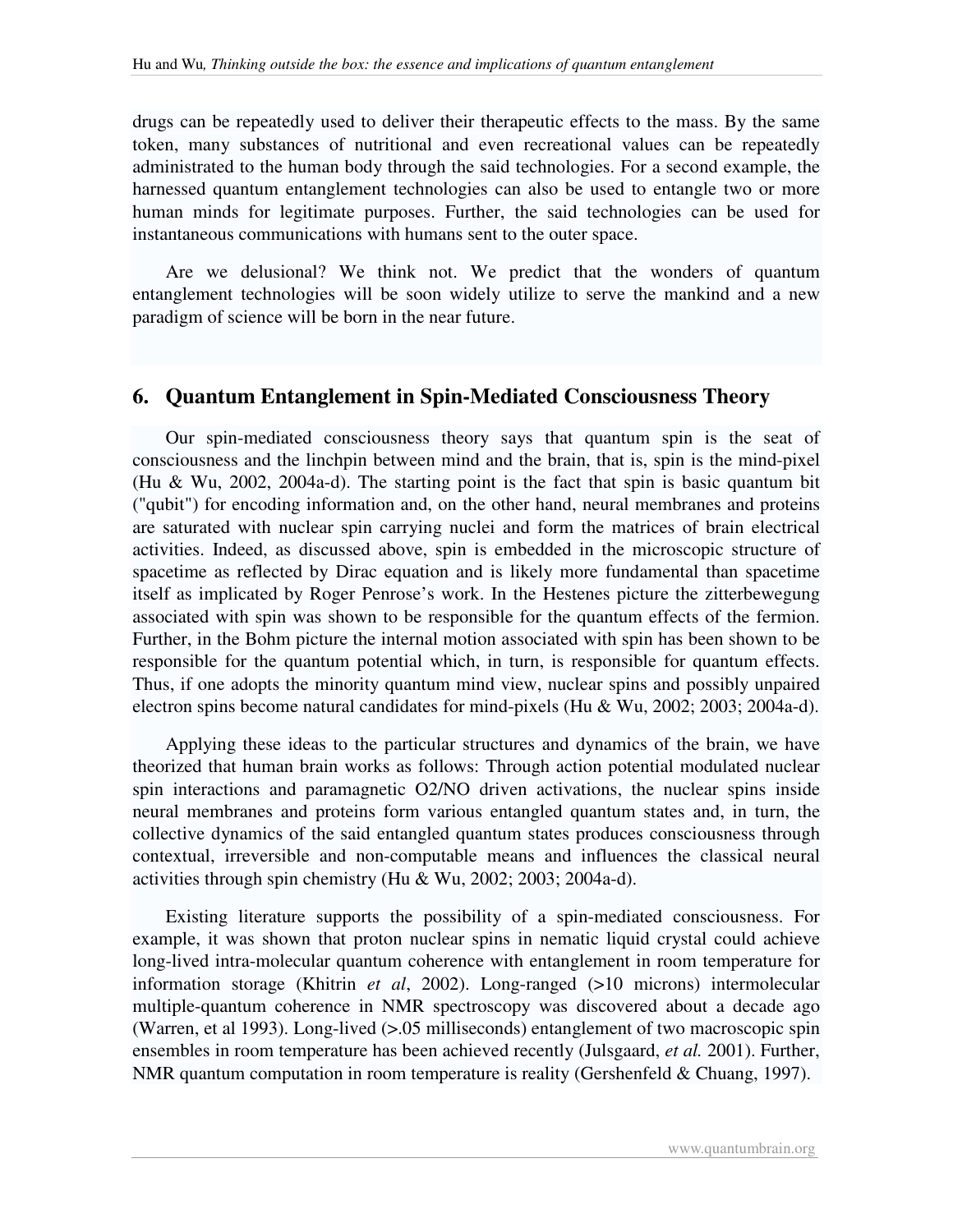Therefore, according to our theory, consciousness is intrinsically connected to the spin process and emerges from the collective dynamics of various entangled spin states and the unity of mind is achieved by entanglement of these mind-pixels (Hu & Wu, 2002; 2003; 2004a-d). Our theory is tentative as are all current theories about consciousness. As with other quantum mind theories, decoherence is a major concern as pointed out by Tegmark (2000) but may not be insurmountable (See, e.g., Hagan, *et.al.*, 2002). We believe that the solution will be found through the study of the nature of quantum entanglement.

Indeed, our dualistic approach adopted earlier (Hu & Wu, 2002) and described in more detail in this paper allows mind to utilize quantum entanglement to achieve the unity of mind in pre-spacetime. The essential question is, then, how does mind process and harness the information from the mind-pixels which form various entangled spin states so that it can have conscious experience. We have argued that contextual, irreversible and non-computable means within pre-spacetime are utilized by mind to do this. Furthermore, we recognize that there may not be any large-scale quantum coherence in the warm and wet brain to support those quantum theories of mind that require macroscopic quantum effects. However, our theory does not depend on such a coherence to work in the dualistic approach.

#### **7. Conclusion**

In this article, we have discussed the ontological origin, implications and applications of quantum entanglement by thinking outside the standard interpretations of quantum mechanics. We have argued that quantum entanglement originates from the primordial self-referential spin processes in non-spatial and non-temporal pre-spacetime, implies genuine interconnectedness and inseparableness of once interacting quantum entities, play vital roles in biology and consciousness and, once better understood and harnessed, has far-reaching consequences and applications in many fields such as medicine and neuroscience. It follows then that quantum computation power also originates from the primordial spin processes in pre-spacetime. We have also discussed the roles of quantum entanglement in our spin-mediated consciousness theory.

Finally, the principle of science dictates that a scientific theory/hypothesis should only achieve legitimacy if it is experimentally verified. Thus, since the summer of 2004 to the present, we have mainly focused our efforts on the quantification of our theory and the designs and implementations of computer simulations and experiments for the verifications of the same. Important results shall be reported as soon as feasible.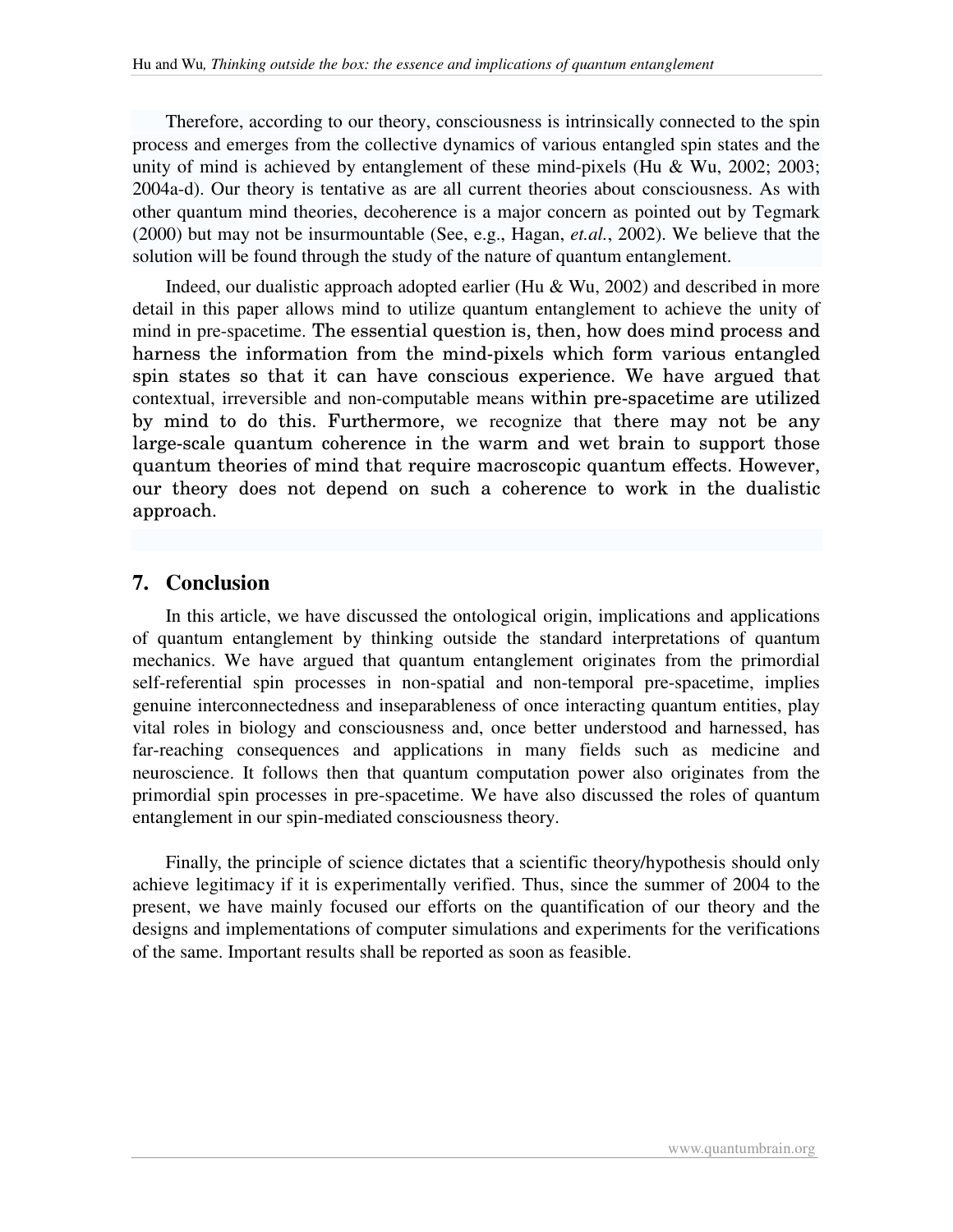## **REFERENCES**

Aerts, D. & Aerts, S. Towards a general operational and realistic framework for quantum mechanics and relativity theory. In *Quo Vadis Quantum Mechanics?* ed. A. C. Elitzur *et al.* (Berlin: Springer, 2004).

Arnesen, M. C., Bose, S. & Vedral, V. Natural thermal and magnetic entanglement in the 1D Heisenberg model. *Phys. Rev. Lett.* **87**, 017901/1-4 (2001).

Bohm, D. & Hiley, B. J. *The Undivided Universe* (London: Routledge, 1993).

Bogan, J. R. Spin: the classical to quantum connection. *arXiv* quant-ph/0212110 (2002).

Brooks, M. Entanglement: weirdest link. *New Scientist* **818**: 32 (2005).

Budinich, P. From the geometry of pure spinors with their division algebra to fermions's physics. *arXiv* hep-th/0102049 (2001).

Clarke, C. Quantum mechanics, consciousness and the self. in *Science, Consciousness and Ultimate Reality*, ed. D. Lorimer (Exeter: Imprint Academic, 2004).

Deutsch, D. and Hayden, P. Information flow in entangled quantum systems. *Proc. Royal. Soc.* **A456:** 1759-1774 (2000).

Deutsch, D. The structure of the multiverse. *Proc. Royal. Soc.* **A458:** 2911-2923 (2002).

Davenas, E. *et al.* Human basophil degranulation triggered by very dilute antiserum against IgE. *Nature* **333**:816-818 (1988).

Dirac, P. A. M. The quantum theory of the electron. *Proc. R. Soc.* A **117**: 610-624 (1928).

Durt, T. Quantum entanglement, interaction, and the classical limit. quant-ph/0401121 (2004).

Eberhard, P. Bell's theorem and the different concepts of locality. *Nuovo Cimento* **46B**: 392-419 (1978).

Einstein, A., Podolsky, B. & Rosen, N. Can quantum-mechanical description of physical reality be considered complete? *Phys. Rev.* **47**: 777-780 (1935).

Esposito, S. On the role of spin in quantum mechanics. *Found. Phys. Lett*. **12**: 165 (1999).

Gershenfeld, N. & Chuang, I. L. Bulk spin resonance quantum computation. *Science* **275:** 350–356 (1997).

Ghosh, S., Rosenbaum, T. F., Aeppli, G. & Coppersmith, S. N. Entangled quantum state of magnetic dipoles. *Nature* **425**:48-51 (2003).

Grinberg-Zylberbaum, J. & Ramos, J. Patterns of interhemispheric correlation during human communication. *Int'l J. Neurosci.* **36**: 41–53 (1987).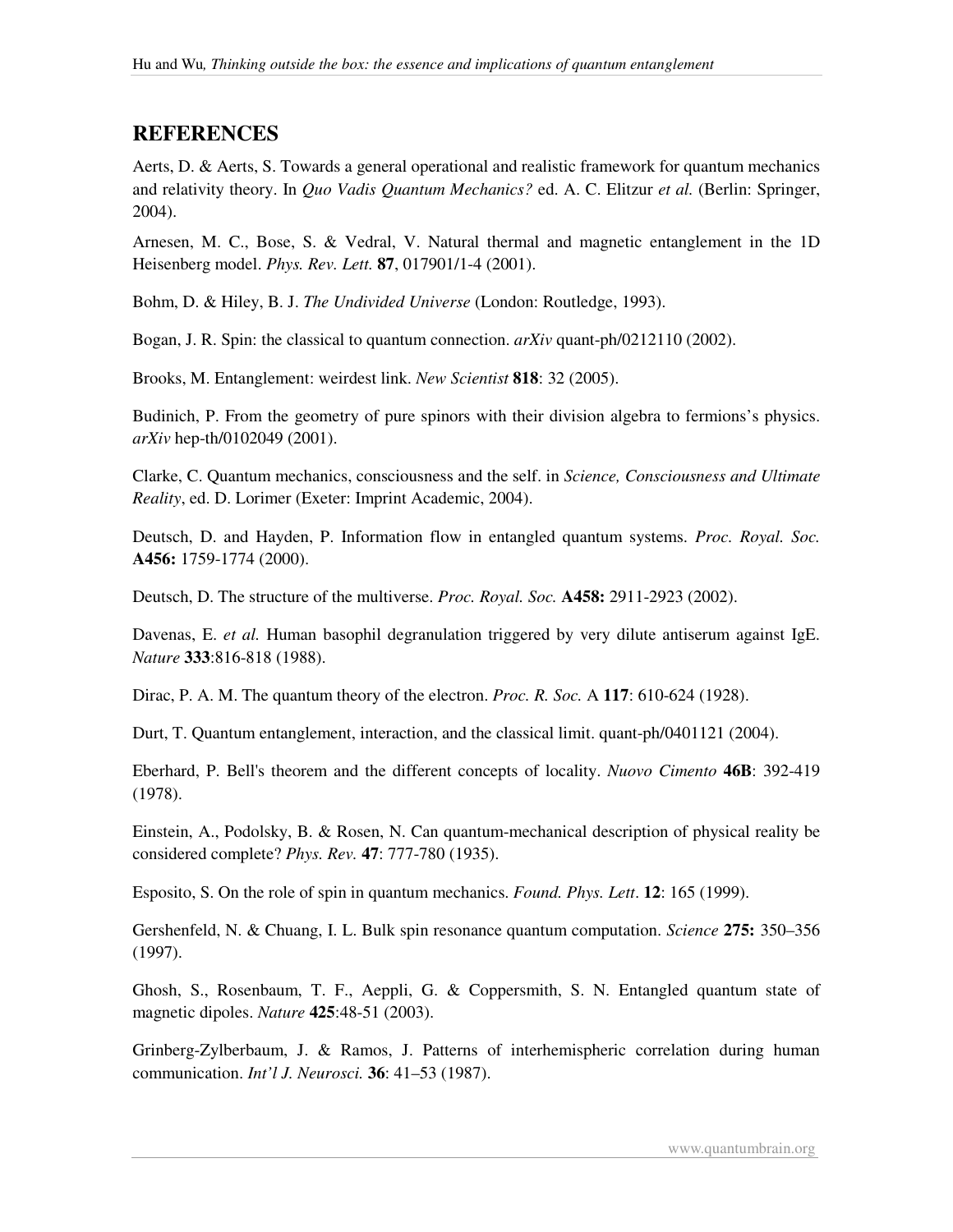Grinberg-Zylberbaum,J. *et al* The Einstein-Podolsky-Rosen paradox in the brain: The transferred potential. *Phys. Essays* **7**: 422–427 (1994).

Hameroff, S. & Penrose, R. Conscious events as orchestrated spacetime selections. *J. Conscious Stud.*, **3**: 36-53 (1996).

Hagan, S, Hameroff, S. R. & Tuszynski, J. A. Quantum computation in brain microtubules: Decoherence and biological feasibility. *Phys. Rev.* **E65,** 061901 (2002).

Hestenes, D. Quantum mechanics from self-interaction. *Found. Physics* **15**: 63-87 (1983).

Hu, H. & Wu, M. Mechanism of anesthetic action: oxygen pathway perturbation hypothesis. *Med. Hypotheses* **57**: 619-627 (2001).

Hu, H. & Wu, M. Spin-mediated consciousness theory: possible roles of oxygen unpaired electronic spins and neural membrane nuclear spin ensemble in memory and consciousness. *arXiv* quant-ph/0208068 (2002).

Hu, H. & Wu, M. Spin as primordial self-referential process driving quantum mechanics, spacetime dynamics and consciousness *Cogprints* ID3544 (2003); *NeuroQuantology* **2**:41-49 (2004a).

Hu, H. & Wu, M. Spin-mediated consciousness theory: possible roles of neural membrane nuclear spin ensembles and paramagnetic oxygen. *Med. Hypotheses 63*: 633-646 (2004b).

Hu, H. & Wu, M. Action potential modulation of neural spin networks suggests possible role of spin in memory and consciousness *NeuroQuantology* **2**:309-317 (2004c).

Hu, H. & Wu, M. Possible roles of neural electron spin networks in memory and consciousness. *Cogprints* ID3544 (2004d).

Jahn, R. G. & Dunne, B. J. The PEAR proposition. J. Sci. Exploration **19**: 195–245 (2005).

Josephson, B. D. & Pallikari-Viras, F. Biological utilisation of quantum nonlocality. *Found. Phys.* **21**: 197-207 (1991).

Julsgaard, B., Kozhekin, A. & Polzik, E. S. Experimentally long-lived entanglement of two macroscopic objects. *Nature* **413,** 400–403 (2001).

Kiehn, R. M. An extension to Bohm's quantum theory to include non-gradient potentials and the production of nanometer vortices. http://www22.pair.com/csdc/pdf/bohmplus.pdf (1999).

Khitrin, A. K., Ermakov, V. L. & Fung, B. M. NMR molecular photography. *J. Chem. Phys.* **117:** 6903-6906 (2002).

Milgrom, L. R. Patient-practitioner-remedy (PPR) entanglement. *Homeophathy* **91**: 239-248 (2002).

Pauli, W. Zur quantenmechanik des magnetischen electrons. *Z. Phys.*, **43**: 601-623 (1927).

Penrose, R. A spinor approach to general relativity. *Ann. Phys.* **10**: 171 (1960).